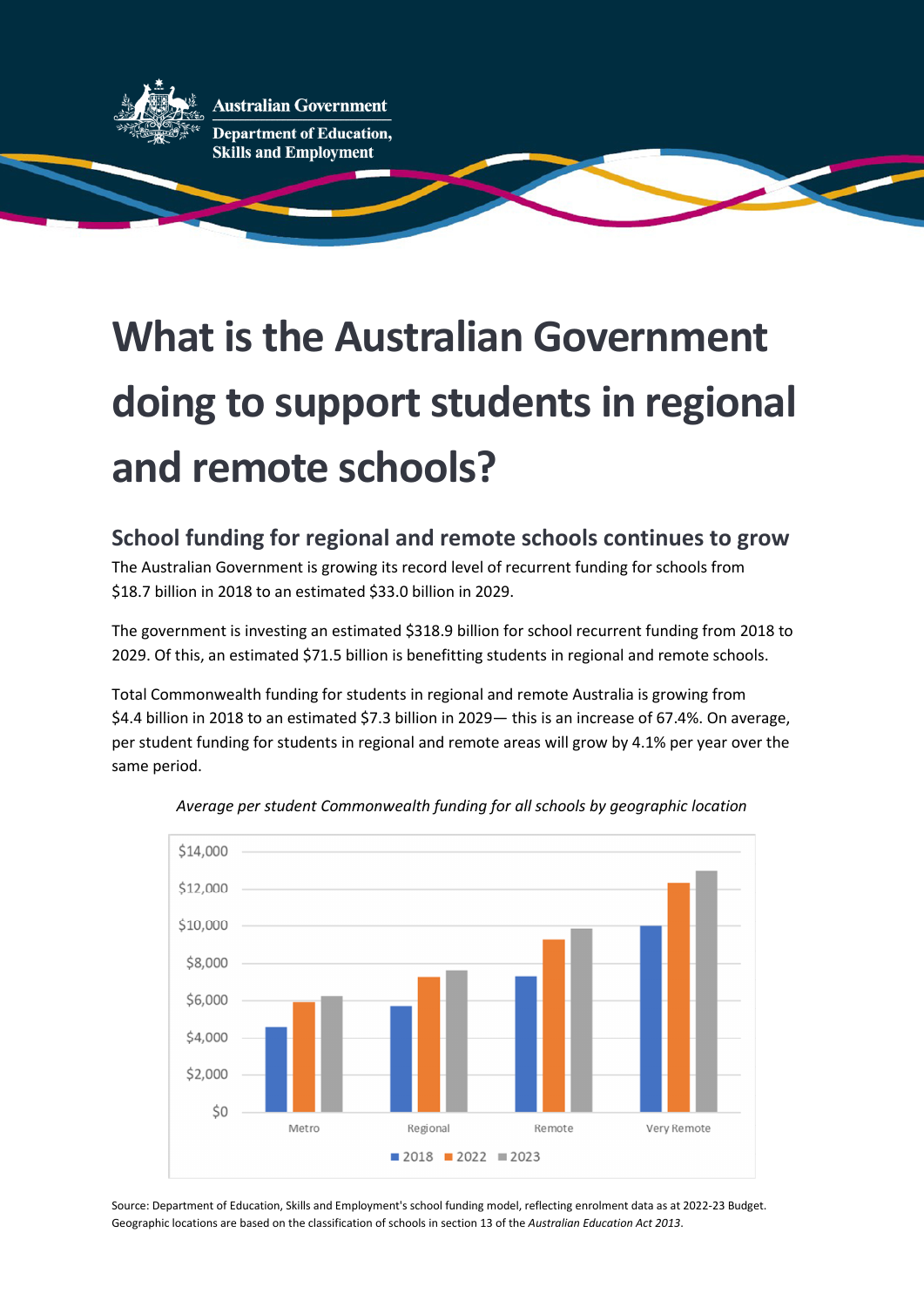## **The location loading recognises the higher cost of schooling in regional and remote Australia**

The Australian Government recognises that it generally costs more to educate students going to school in regional and remote areas than it does for students in city-based schools. This is why extra funding—called [a location loading—](https://www.education.gov.au/what-schooling-resource-standard-and-how-does-it-work)is provided for students going to schools in regional or remote areas.

The location loading is based on a school's Accessibility/Remoteness Index of Australia Plus (ARIA+) score, a measure of the remoteness or accessibility of every location in Australia. Under the **Quality** [Schools](https://www.dese.gov.au/quality-schools-package/quality-schools-fact-sheets) funding arrangements, the location loading in regional and remote schools is estimated to grow, on average, by 4.6% per year over 2018 – 2029.

In addition to this loading, regional and remote students attract [Schooling Resource Standard](https://www.dese.gov.au/quality-schools-package/fact-sheets/what-schooling-resource-standard-and-how-does-it-work) (SRS) base funding to their school or system and their school may also attract funding from other loadings depending on the student's or their school's circumstances.

The National School Resourcing Board is undertaking a [review of funding for regional and remote](https://www.dese.gov.au/national-school-resourcing-board/review-regional-schooling-resource-standards-loadings)  [schools and students](https://www.dese.gov.au/national-school-resourcing-board/review-regional-schooling-resource-standards-loadings) provided under the SRS. The review will focus on the total level of funding provided to regional and remote schools and make recommendations on improvements to loading settings. The Board is expected to report to the Australian Government by June 2021.

#### **Other financial support for regional and remote students**

The government works with all states and territories to ensure that students, regardless of where they live, have access to high quality education and experience the same educational opportunities as other students.

The government provided \$20 million in 2019-20 for drought-affected schools and students through the Special Circumstances Funding for non-government schools. This funding supported schools and families facing financial hardship due to ongoing drought conditions. The intent was to ensure that students continued to access education during emergencies, and in the case of the drought, particularly students from rural and remote areas. The program funds provided schools with fee relief and other services. The funding was fully expended with payments made to eligible schools in February 2020. Further information can be found at [2019-20 Drought Relief - funding for non](https://www.dese.gov.au/early-childhood/announcements/keeping-kids-drought-affected-areas-childcare-and-schools)[government schools - Department of Education, Skills and Employment, Australian Government](https://www.dese.gov.au/early-childhood/announcements/keeping-kids-drought-affected-areas-childcare-and-schools)  [\(dese.gov.au\).](https://www.dese.gov.au/school-funding/2019-20-drought-relief-funding-non-government-schools)From July 2020, the Choice and Affordability fund supports schools and students impacted by special circumstances or in priority areas. Further information relating to the Choice and Affordability Fund can be found at [What is the Choice and Affordability Fund Fact Sheet.](https://www.dese.gov.au/quality-schools-package/fact-sheets/what-choice-and-affordability-fund)

# **Other supports to boost education in regional and remote Australian schools**

The government has committed \$28.7 million over five years to establish the High Achieving Teachers Program to support the recruitment of high achievers into teaching, specifically in regional, rural and low socio-economic schools.